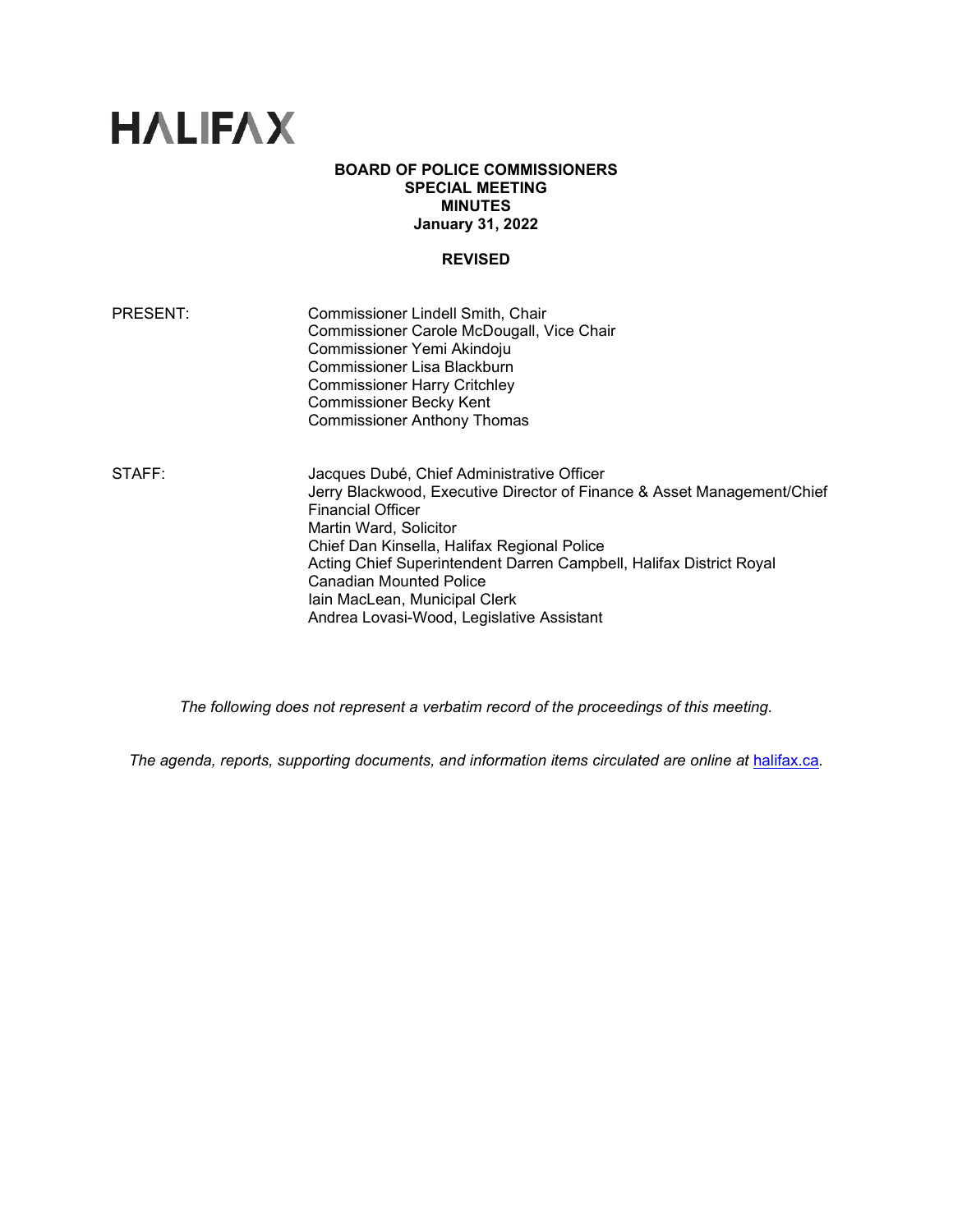*The meeting was called to order at 4:08 p.m., and recessed at 5:50 p.m. Board of Police Commissioners reconvened at 5:55 p.m. Board of Police Commissioners recessed again at 6:48 and reconvened in at 7:02 p.m. Board of Police Commissioners moved into an In Camera (In Private) session at 8:20 p.m. and reconvened at 9:20 p.m. Board of Police Commissioners adjourned at 10:48 p.m.*

# **1. CALL TO ORDER**

The Chair called the meeting to order at 4:08 p.m. The Chair acknowledged that the meeting took place in the traditional and ancestral territory of the Mi'kmaq people, and that we are all treaty people.

# **2. APPROVAL OF THE ORDER OF BUSINESS AND APPROVAL OF ADDITIONS AND DELETIONS**

Additions*:* None

Deletions*:* None

MOVED by Commissioner Blackburn, seconded by Commissioners McDougall,

# **THAT the agenda be approved as presented.**

# **MOTION PUT AND PASSED.**

# **3. CALL FOR DECLARATION OF CONFLICT OF INTERESTS**

Commissioner Critchley declared a conflict of interest for Item 10.2.1 Commissioner Smith – Submission of the Board of Police Commissioners Subcommittee to Define Defunding Police Report; Defunding the Police: Defining the Way Forward for HRM from the January 17, 2022 meeting because they assisted in the authorship of the report.

Iain MacLean, Municipal Clerk, advised the Board of Police Commissioners that conflicts are normally declared at the meeting where the item is discussed.

Martin Ward, Solicitor, advised the Board of Police Commissioners that the conflict could be declared as the Subcommittee's report may be discussed during the meeting.

# **4. PUBLIC INPUT AND FEEDBACK REGARDING HALIFAX REGIONAL POLICE 2022/23 PROPOSED OPERATING BUDGET**

**Brian Carter, Fall River** spoke regarding the need for Halifax Regional Police's budget to include the all in costs per police officer and more detail regarding several expenses. Carter requested a time estimate for the adoption of the Subcommittee to Define Defunding Police recommendations as adoption may result in the reduction of the cost of policing. Carter responded to questions of clarification from the Board of Police Commissioners.

**Tari Ajadi, Halifax** requested that the Board of Police Commissioners fulfill their *Police Act* mandate to ensure the reflection of community needs in police priorities and objectives. Ajadi asked the Commission to approve the recommendations of Subcommittee to Define Defunding Police report and to refuse Halifax Regional Police's proposed budget request for additional sworn officers. Ajadi responded to questions of clarification from the Board of Police Commissioners.

**Martyn Williams, Clayton Park** spoke regarding Halifax Regional Police's budget request for additional traffic officers. Williams requested that several road safety measures be implemented first before increasing the number of traffic officers as these measures could minimize the need to hire additional personnel. Williams responded to questions of clarification from the Board of Police Commissioners.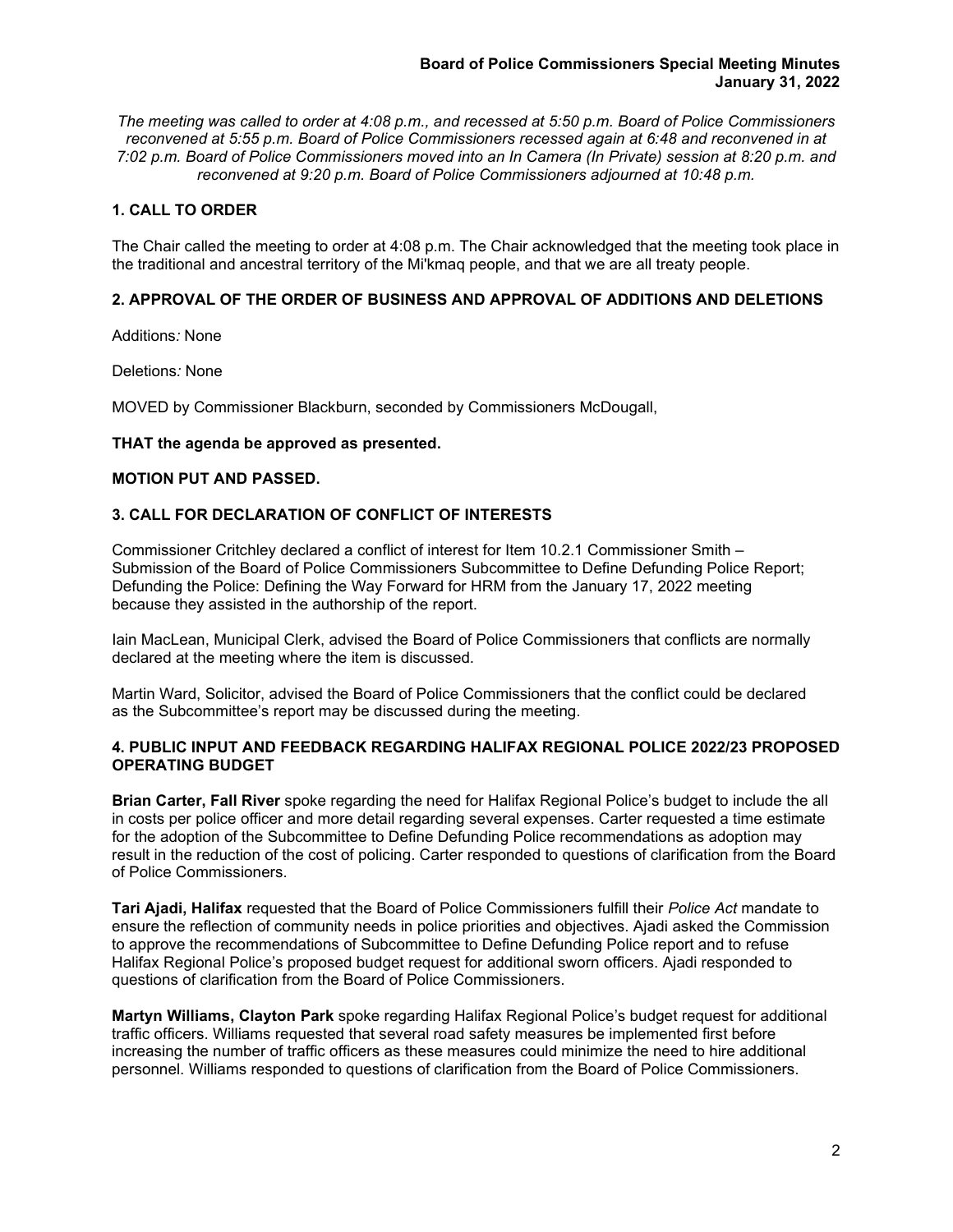**Ardath Wynnacht, Armdale-Spryfield** expressed their opposition to Halifax Regional Police's pro-arrest model and asked the Commission to support the introduction of civilian run crime prevention programs recommended by Subcommittee to Define Defunding Police and refuse Halifax Regional Police's proposed budget increase. Wynnacht responded to questions of clarification from the Board of Police Commissioners.

**Lisa Roberts, Halifax** spoke regarding their concerns about Halifax Regional Police's polygraph unit and the inappropriate use of the polygraph test results during job interviews as evidence for criminal charges. Roberts stated that the Halifax Regional Police's polygraph unit is not a justifiable budgetary expense.

**Jamie Livingston, District 8** stated their opposition to Halifax Regional Police's proposed budget increase as there was a lack of sufficient evidence provided to justify the request. Livingston stated that public safety can only be enhanced by following HRM's public safety strategy and adopting the Subcommittee to Define Defunding Police recommendations.

**Veronica Post, District 8** repeated opposition to Halifax Regional Police's proposed budget increase and expressed their disappointment in Halifax Regional Police actions against unhoused individuals and protestors on August 18, 2021.

**Val Johnson, Halifax** expressed their disillusionment with the use of criminalization, policing and incarceration as social tools because of the negative impacts on individuals and the larger community. Johnson repeated requests that the Commission adopt the Subcommittee to Define Defunding Police recommendations and to oppose Halifax Regional Police's proposed budget increase.

**Kate MacDonald, Cole Harbour** repeated opposition to Halifax Regional Police's proposed budget increase as it negates the Subcommittee to Define Defunding Police recommendations and will not reduce violent crime or reduce racism in the police. MacDonald responded to questions of clarification from the Board of Police Commissioners.

Martin Ward, Solicitor, responded to a question of clarification from Board of Police Commissioners.

**Claire Rillie, District 8 and representing Wellness Within** spoke regarding their opposition to Halifax Regional Police's budget requests for additional victim services unit personnel as evidence indicates that civilian led victim service units encourage higher rates of reporting as they are more responsive to victims of gender based and domestic violence. Rillie responded to questions of clarification from the Board of Police Commissioners.

**Gary Grant, Hammonds Plains** asked several questions about the Halifax Regional Police budget because of the lack of detail in the budget regarding expenses. Grant would like Halifax Regional Police budget report to include the officer cost per 100,000 population.

**Karen Gross, Halifax** repeated support of the Subcommittee to Define Defunding Police recommendations and opposition to Halifax Regional Police's proposed budget increase. Gross expressed concerns about the over policing of HRM and encouraged the de-tasking of the police.

**Nancy Hunter, Halifax** requested a moratorium on providing additional funding to Halifax Regional Police given the Subcommittee to Define Defunding Police's recommendations.

**Victoria Levack, Halifax** expressing their support of the previous speakers' concerns and their support for decreasing the funding of police because of the police's inability to empathize with unhoused persons and other marginalized communities. Levack repeated the request for a civilian victim services unit.

**Heather Spidell, District 13** repeated concerns about the lack of detail in Halifax Regional Police's budget requests especially regarding leaves of absence and overtime. Spidell requested the reallocation of budget funding to provide supports to police officers who respond to mental health calls and the creation of specialized mental health teams.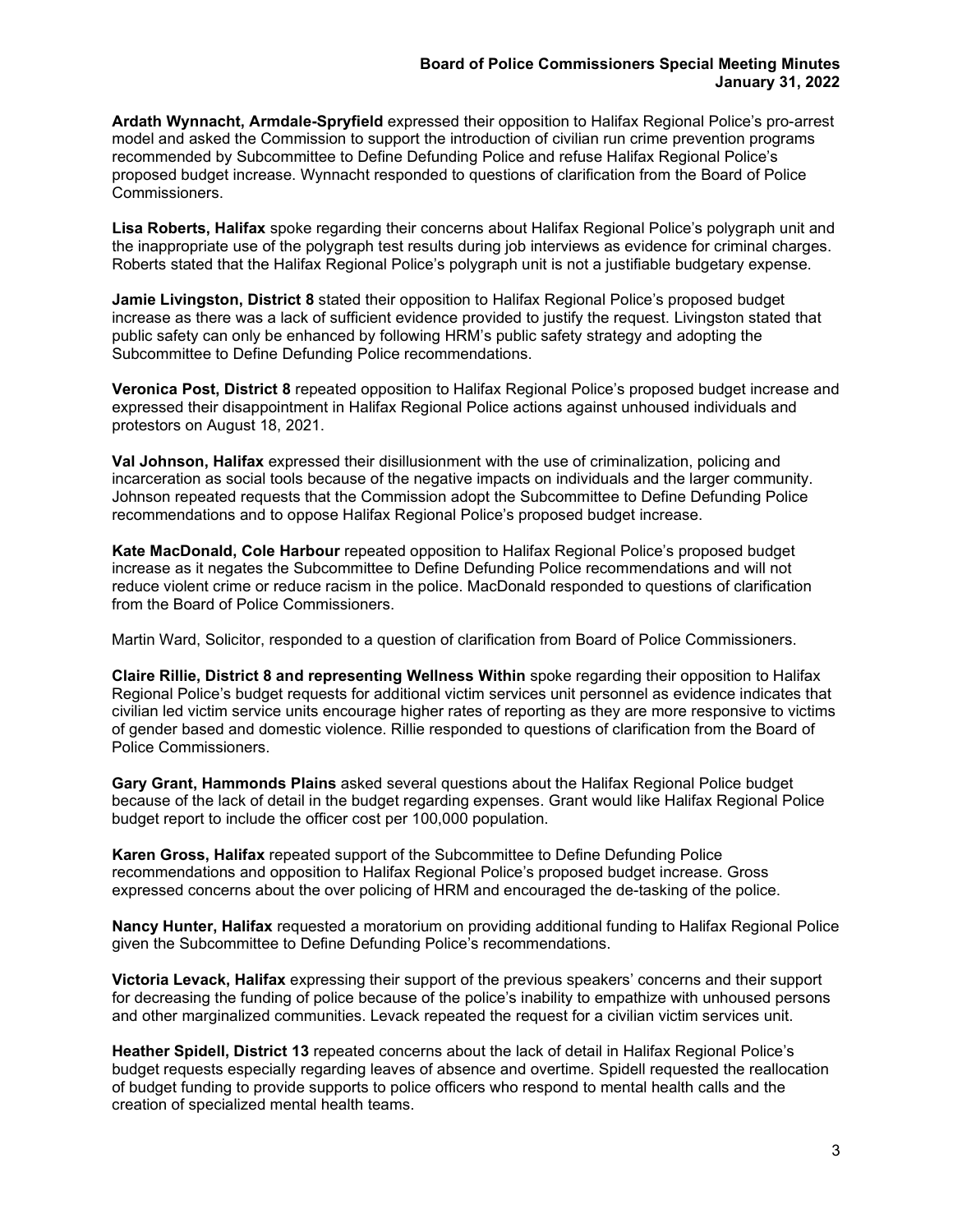**Hannah Main, Dartmouth** expressed their dissatisfaction with Halifax Regional Police actions on August 18, 2021 and their failure to use de-escalation techniques. Main stated that Halifax Regional Police's requests for public money should include public accountability for Halifax Regional Police.

**Emma Norton, District 5** repeated opposition to Halifax Regional Police's proposed budget increase as a budget increase is counterproductive in the face of the current climate emergency. Norton also repeated support of the Subcommittee to Define Defunding Police recommendations.

**Carmel Farahbakhsh, District 7** expressed concerns about Halifax Regional Police requesting increased funding as a means to support survivors because survivor led social services are more responsive to the needs of the community. Farahbakhsh responded to questions of clarification from the Board of Police Commissioners.

**Colin May, Dartmouth** spoke regarding the violent crime severity index and how this index was not referenced by Halifax Regional Police in its' budget request. May stated that government funding should be focused on the communities with the highest crime rates.

**Lee-Anne Poole, Herring Cove** repeated support of the Subcommittee to Define Defunding Police recommendations and opposition to Halifax Regional Police's proposed budget increase.

**Tanisha Wilson, Halifax** repeated support of the Subcommittee to Define Defunding Police recommendations and opposition to Halifax Regional Police's proposed budget increase, indicating the budget lacks appropriate task allocation. Wilson requested that all future Board of Police Commissioners meetings include public input. Wilson responded to questions of clarification from the Board of Police Commissioners.

**Caitlin O'Neill, Halifax** repeated opposition to Halifax Regional Police's proposed budget increase and repeated requests for the funding of civilian led mental health crisis teams.

**Hannah Cameron, K'jipuktuk** repeated support of the Subcommittee to Define Defunding Police recommendations and opposition to Halifax Regional Police's proposed budget increase

**Eileen Roth, Halifax** repeated support of the Subcommittee to Define Defunding Police recommendations and opposition to Halifax Regional Police's proposed budget increase

# **5.CONSIDERATION OF DEFERRED BUSINESS**

#### **5.1 Halifax Regional Police 2022/23 Proposed Operating Budget – December 13, 2021 and January 17, 2022**

The following was before the Board of Police Commissioners:

- A staff recommendation report from Halifax Regional Police dated December 13, 2021
- Correspondence from Patrick Casey, Dan Peterson, Fred Banks, Katie Whitlock, Joanne Bealy, Avery Dakin
- A staff presentation Halifax Regional Police dated December 13, 2021
- A staff supplemental presentation from Halifax Regional Police dated January 17, 2022
- A staff presentation dated January 31, 2022

The following motion was on the floor:

MOVED by Commissioner Kent, seconded by Commissioner Thomas

# **THAT the Board of Police Commissioners:**

**1. Approve the proposed Halifax Regional Police Operating Budget for 2022/2023 as presented at the December 13, 2021 meeting of the Board of Police Commissioners; and**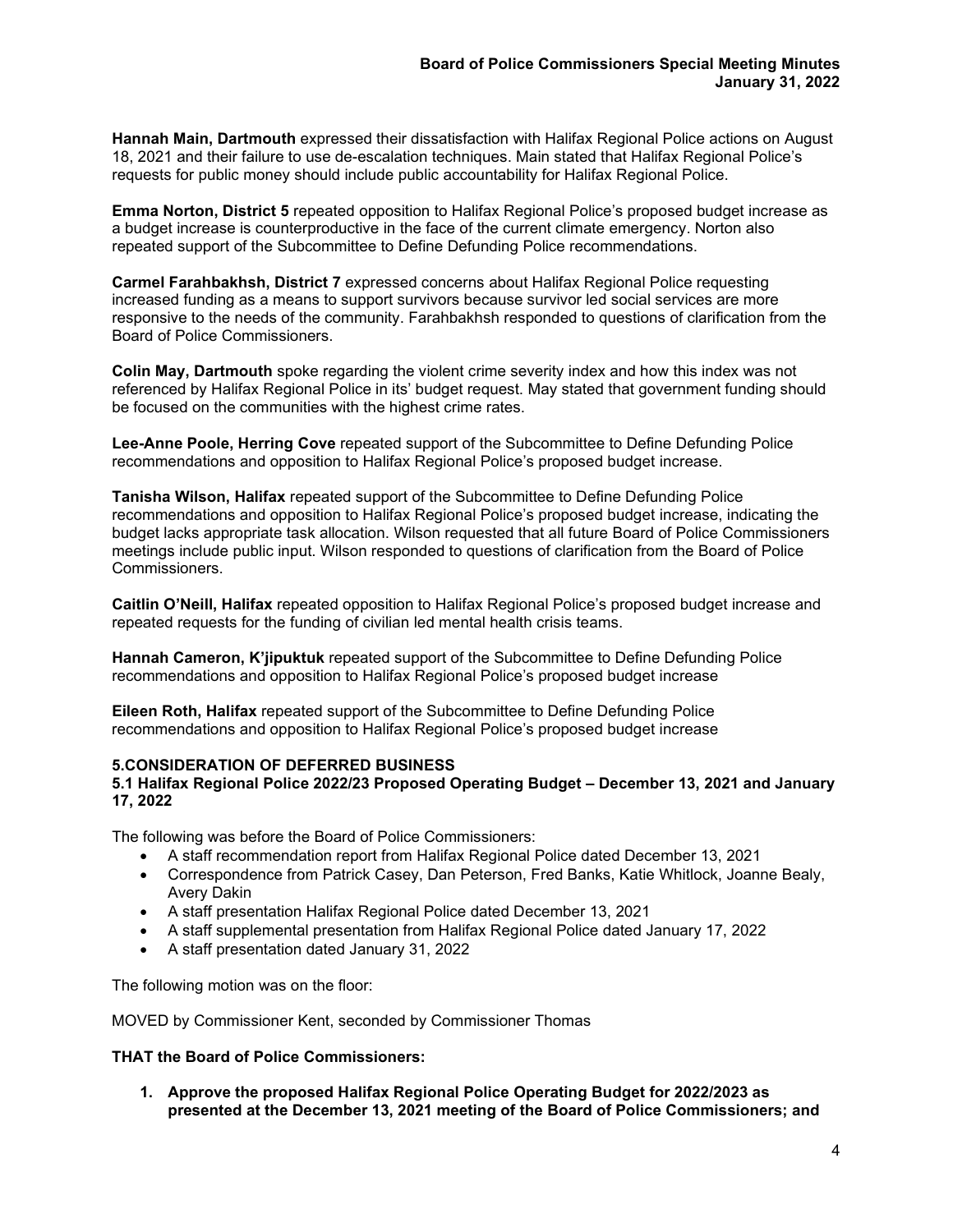#### **2. Recommend that Halifax Regional Council approve the proposed Halifax Regional Police Operating Budget for 2022/2023, as approved by the Board of Police Commissioners at their December 13, 2021 meeting.**

Chief Dan Kinsella, Halifax Regional Police gave a presentation on the key financial highlights of Halifax Regional Police proposed 2022-23 operating budget and responded to questions of clarification from the Board of Police Commissioners*.*

Martin Ward, Solicitor advised the Board of Police Commissioners regarding the Commission's responsibility to put forward a recommended Halifax Regional Police budget to Regional Council based upon the Commission's statutory obligations in the *Police Act*.

Jerry Blackwood, Executive Director of Finance & Asset Management/Chief Financial Officer, and Jacques Dubé, Chief Administrative Officer responded to questions of clarification from Board of Police Commissioners.

A request was made to move In Camera. As provided for in section 103 of Administrative Order One, *Respecting the Procedures of the Council*, a motion was made to convene In Camera to discuss personnel and security matters.

MOVED by Commissioner Kent, seconded by Commissioner Critchley

**THAT Board of Police Commissioners convene to In Camera (In Private) to discuss personnel and security matters.** 

# **MOTION PUT AND PASSED.**

MOVED by Commissioner Critchley, seconded by Commissioner Blackburn

# **THAT the Board of Police Commissioners remove the Board of Police Commissioners budget as a line item from the Halifax Regional Police Budget and that the Board of Police Commissioners budget.**

The Board of Police Commissioners requested that the Board of Police Commissioners budget line item be moved via a journal entry from Halifax Regional Police to the Chief Administrative Officer's office during the 2022/23 fiscal year. The Commission will discuss the appropriate resourcing levels of the Commission at a future meeting.

As provided for in section 66 of Administrative Order One, *Respecting the Procedures of the Council*, the motion was withdrawn with consent of Board of Police Commissioners.

MOVED by Commissioner Critchley, seconded by Commissioner Blackburn

**THAT the Board of Police Commissioners reject the portion of the proposed budget increase earmarked for new sworn officers, as proposed in the Halifax Regional Police Operating Budget for 2022/2023 as presented at the December 13, 2021 meeting of the Board of Police Commissioners.**

MOVED by Commissioner Blackburn, seconded by Commissioner McDougall

# **THAT the meeting time be extended beyond 10:00 p.m.**

The Chair proposed that the positions marked for the hate crime unit investigations not be removed from the proposed budget. As provided for in section 53 (2) of Administrative Order One, *Respecting the Procedures of the Council,* the amendment was accepted as friendly.